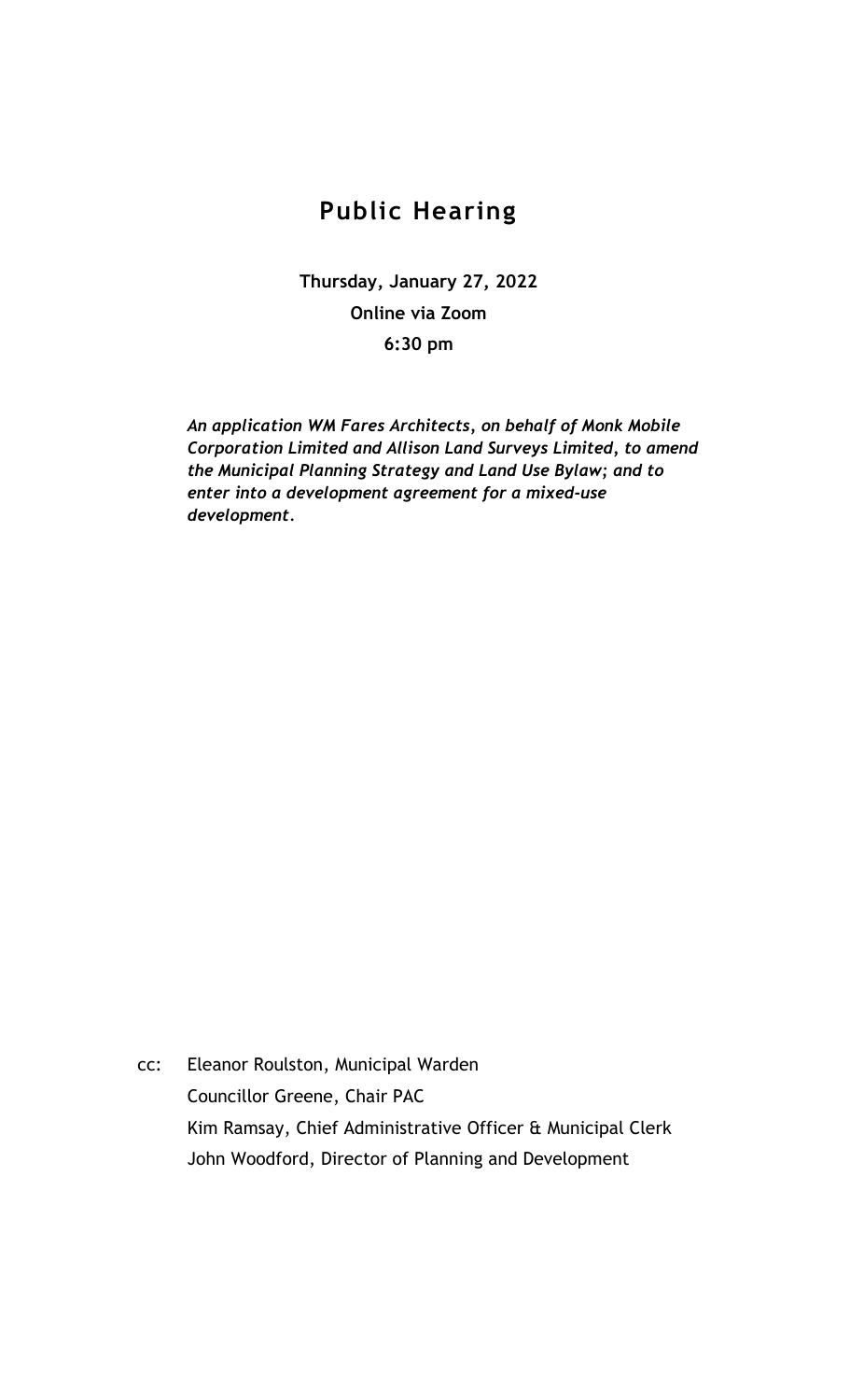**Warden: Councillors, this evening we have one item on the public hearing agenda.**

> **The purpose of this hearing is for Council to hear input from the public, prior to making a decision on the proposal.**

> **To the members of the public who have chosen to participate this evening, welcome. Please note that Council's Procedural Policy requires that you not cheer, boo, clap or otherwise disrupt this hearing. Anyone who wants to comment or ask questions will be provided an opportunity to do so.**

> **Tonight, Council may approve, reject or defer its decision on the proposal to a later date. Council approval is required for the proposal to proceed.**

> **I will now ask the Municipal Clerk to outline when the public hearing advertisements were published.**

**Clerk: Madam Warden, a public hearing notice appeared in the January 12th and 19th editions of the** *Chronicle Herald***. The notices described the proposal, gave the date and time of the public hearing, and indicated that Staff Reports were available to the public.** 

**Warden: Councillors, the public hearing this evening is for a proposal to amend the Municipal Planning Strategy and Land Use Bylaw, and to enter into a development agreement for a mixed-use development**

> **I would now ask the Chair of the Planning Advisory Committee to present his report.**

**PAC Chair: Planning Advisory Committee has considered the proposal on behalf of Municipal Council. The Committee has reviewed staff's reports, completed their evaluation, and will make a recommendation to Council during this Hearing.**

> **Madam. Warden, through you, I would now ask staff to present their Final Report on the proposal.**

**Staff:** (Makes presentation)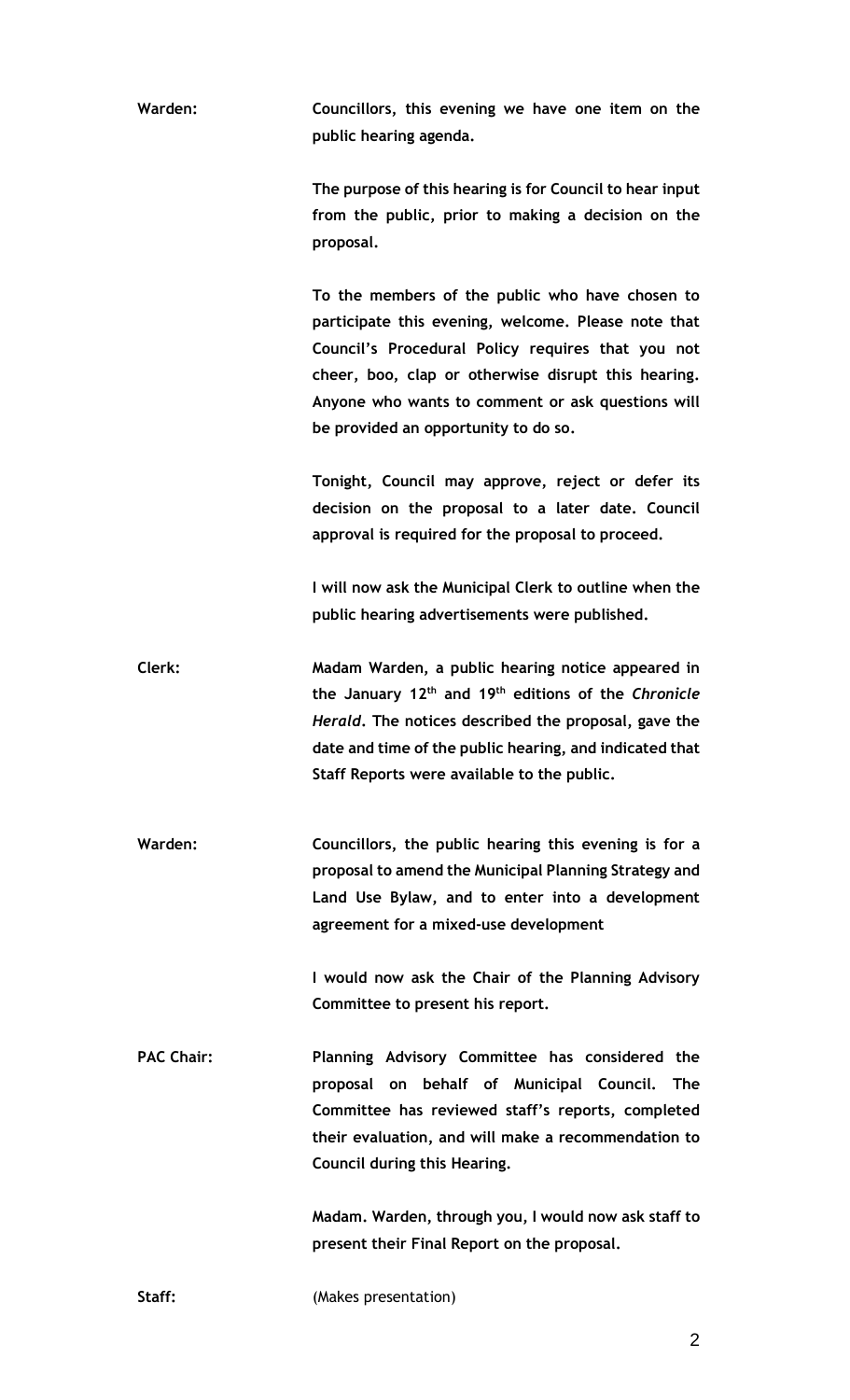| Warden:       | Does any member of Council have questions for staff?                                                                                                                                                                                                                                                                                                                                                                                                                                                               |
|---------------|--------------------------------------------------------------------------------------------------------------------------------------------------------------------------------------------------------------------------------------------------------------------------------------------------------------------------------------------------------------------------------------------------------------------------------------------------------------------------------------------------------------------|
|               | (Councillors may or may not ask questions)                                                                                                                                                                                                                                                                                                                                                                                                                                                                         |
| Warden:       | I would now ask if the applicant has any comments or<br>would like to make a presentation.                                                                                                                                                                                                                                                                                                                                                                                                                         |
| Applicant:    | (applicant makes presentation and provides their<br>comments)                                                                                                                                                                                                                                                                                                                                                                                                                                                      |
| Warden:       | I will now open the floor for comments and questions.<br>If you are attending the Zoom meeting and would like<br>to provide comments or ask questions, there are two<br>options: 1. You may enter your question or comment<br>using the Q&A feature or 2. You may enter your name<br>in the Zoom Chat feature and we will enable you to<br>share your microphone and video when it is your turn.<br>For those viewing the YouTube livestream, you may<br>use the YouTube chat feature which is being<br>monitored. |
|               | Please note, the chat feature on Zoom is not being<br>monitored for questions or comments.                                                                                                                                                                                                                                                                                                                                                                                                                         |
|               | First, have any members of the public requested to<br>speak through the Zoom meeting chat.                                                                                                                                                                                                                                                                                                                                                                                                                         |
| Kim/Sheralee: | Confirms if we have any one who wishes to speak through<br>the chat feature - if yes enable the public member to<br>share their microphone and video.                                                                                                                                                                                                                                                                                                                                                              |
| Warden:       | Are there any questions or comments through the Q&A<br>feature on Zoom?                                                                                                                                                                                                                                                                                                                                                                                                                                            |
| Kim/Sheralee: | Confirms if there are any comments or questions<br>through the Q&A and will read them aloud.                                                                                                                                                                                                                                                                                                                                                                                                                       |
| Warden:       | Does any member of the public have any questions or<br>comments through the live chat on YouTube<br>livestream?                                                                                                                                                                                                                                                                                                                                                                                                    |
| Juliann:      | Waits 20 seconds and confirms if we have any comments<br>or questions via live chat on YouTube.                                                                                                                                                                                                                                                                                                                                                                                                                    |